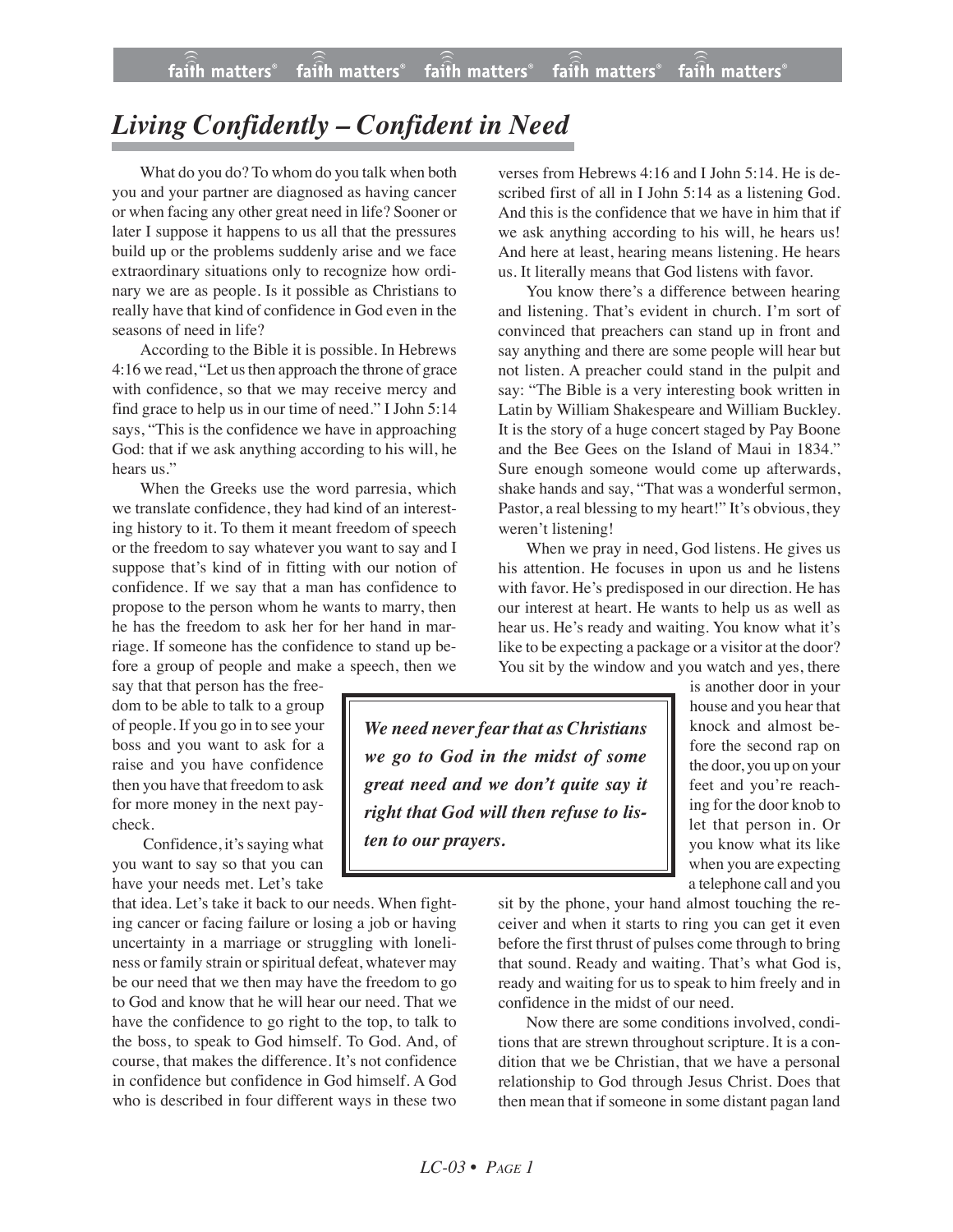who has never heard of Jesus Christ prays then that prayer is unheard and unanswered? Does it mean that if someone who has heard the way of salvation and does not say yes, faces a crisis, an automobile accident this week and in the midst of the happening of that accident screams out and says, oh God help me, that he won't listen? No, it does not mean those things. God hears. God listens to all prayers of all of his creatures but there is a difference. The difference is that to Christians God has obligated himself, obligated himself in a way that he has not obligated himself to nonbelievers. He has committed to us who know Jesus Christ in advance that he will hear us with favor, he will respond positively to us and to our prayers. A commitment he has never made to anyone who does not know him through Jesus Christ. That's a condition. It's a condition that we pray in Jesus' name. Sometimes we do it quite perfunctorily and so at the end of our prayers we say in Jesus' name, amen. It's that, yes, but it's more than that. It's the recognition that we as individuals have no right of access to God. We go only through the person of Jesus Christ and so whenever we come to God, whether we are quite formulating the words or not, it is only through Jesus Christ that we have a right to be heard and to claim an answer.

We're told in I John that it must be according to his will. Some people think that that is something of a Christian cop out as far as scripture is concerned and yet that's not the case at all. Of course, God is only going to answer prayers in keeping with his will. If we ask God for power to sin or ask him that we do something that is contrary to his revelation, or that which is bad for us or for someone else, clearly God is not going to affirm us in that kind of a prayer.

So there are conditions but that does not mean that God hangs up on technicalities. Some people fear that. I suppose this fear comes from the suspicion that we have in our society that a criminal who obviously has committed a crime is set free because of some technicality where a police officer didn't correctly gather evidence. Or because of stories we hear of legal documents that seem to be ironclad only to have someone discover that there is a loophole there and so the entire document is invalidated. Technicalities.

Let's understand who our God is. He is a God who listens with favor. He does not get hung up on technicalities. We need never fear that as Christians we go to God in the midst of some great need and we don't quite say it right that God will then refuse to listen to our prayers. We need never be worried that just because we are unaware of some obscure little verse somewhere tucked away in the Bible and our prayer doesn't quite fit exactly the prescribed formula that God says, oh well on that technicality I throw out your prayer and you as well. He's not that kind of a God. He is a God who is ready and waiting. He is a God who is anxious to listen predisposed in our direction, seeking to bestow upon us his favor so when in need we have confidence. Be assured that we are free to speak to God with the confidence that he is a listening God and an understanding God.

God knows everything so he understands from knowledge. Theologians call that omniscience. He is all knowing. Now I'll admit to you that the very idea of that at times in my life has frightened me, that he knows who I am, that he knows where I am, and when I was a kid I had some great hiding places and he even found me there. That he even knows what I think and what I am going to think. I tried to beat him at that. I have tried at times to think what I'm going to think and then quick at the last minute think something else only to discover that he knew what I would think before I thought what I think, I thinkÉwhatever! He knows every single thing about us. It's true what the Psalmist prayed in Psalm 139:1 "Oh Lord, you have searched me and you know me." Now it's true there's a scary side to this omniscience business. That God knows everything about us. Now we can trick one another. Our own motives can be somewhat covered but God knows everything. That's scary. But there's a comforting side to it as well. That when we are facing our great need and when we go to him he is not short of data for a decision. He is not uninformed about all of the intricacies of our situations. The physician may be aware of a tumor in one place but God knows everything about every cell throughout our bodies. We may wonder what is meant by someone who says something at work or a spouse who has a comment at home but God knows what that person's thoughts are. God knows it all.

So the God to whom we freely go to speak and have confidence in is a God whose understanding is based upon his having all knowledge. If I have some chronic pain and I go to a physician for help, I find a great deal of comfort and a great deal of confidence in that physician knowing that he has a great deal of knowledge. He can explain to me the structure of the skeletal system all the way down to the synapses and the nerves. I know he knows all this stuff and I find confidence in that, that kind of knowledge but then he says to me, I've had that pain too. I know what it's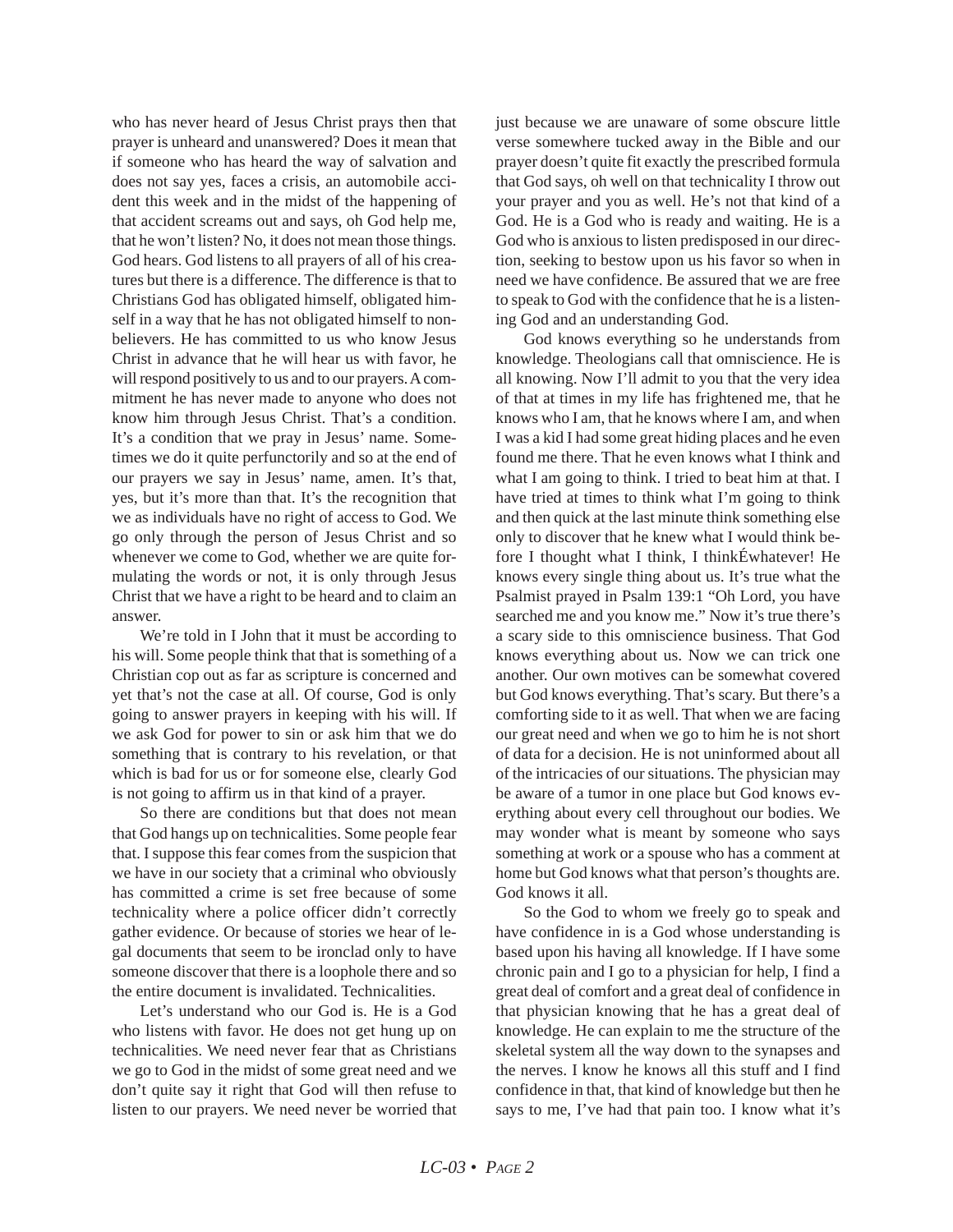like to try to walk when it hurts. I know what its like to try to sleep and turn and toss all night long in agony where no medication helps and all of a sudden I hear him describing me and my experience, not just from the base of knowledge. I'm grateful that he has that, of course, that is necessary, essential, but from the perspective of a fellow sufferer. Someone who knows not only from knowledge, understands not only from knowledge, but understands as well from experience.

That's the way it is with God. Hebrews 4:15, the preceding verse says that "we do not have a high priest who is unable to sympathize with our weaknesses but we have one who has been tempted in every way, just as we are yet without sin." He is the God who has seen where we are. He has walked in our shoes. He has experienced our experiences. He knows what our needs are about. Of course, he knows all as God, omniscience. Of course he understands from that point of view but he also understands from experience. You say, well yeah, yet without sin and for you maybe that tempers it in the wrong direction to the point that it dilutes it. That is not the case either. Understand that when Jesus Christ suffered the same testing, tempting and needs that we face without sin, that does not lessen his experience, it heightens it. That means that he took

the testing and the tempting all the way to the limit whereas we more often collapse early on and never know the difficulties of the limit. I suppose it's comparable to two individuals in their endurance of pain. One person has a great tolerance of pain and is able to endure tremendous amounts of agony. The other person passes out with a stubbed toe. Now which one really understands what pain is all about? The one who passes out early on or the one who stays con-

scious and experiences it all the way? Obviously the one who experiences it all the way. Jesus Christ was tempted all the way. He didn't collapse or give in or succumb. He was tempted and tested in all points as we are yet without sin. All the way.

Let me tell you that this is the kind of God in whom we can have confidence. He listens but he also understands, not just from knowledge but from experience as well. Now add to that the teaching of scripture that he is a sovereign God. Hebrew 4:16 tells us to then with confidence draw near to the throne of grace.

What do you picture when you think of a throne? Do you have images of an elaborate ancient throne room decorated with expensive oriental tapestries, precious stones and polished silver horns? Do you picture powerful, armed guards with sharp swords and spears standing nearby? Is there on the throne an awesome monarch who needs only whisper a command and it will be don; a king with absolute authority of life and death? Is that your picture when you think of a throne? Well I'll tell you what's wrong with it. It is the poverty of our imagination, at least when it comes to comparison to God. For the throne room of God is far greater than anything that we have ever seen or could imagine. The awe of it is far beyond our human comprehension even if we were now able to visit it. God is sovereign upon the throne.

There is the great God who has unlimited authority but there's even more than that. He is also not only the one who sovereignly has authority but he also has power to go with his authority. He is the God of no impossibilities. It is correct what is recorded in Luke 1:37 with God nothing will be impossible. He can do

> anything. He wants a new universe, he snaps his fingers and he's got it. He wants to perform some miracle that takes earthly dust and makes it into a man, poof, he blows the breath and he's got it. He wants to speak a word and the Red Sea has a dry path through it, it happens. He wants a virgin to conceive and give birth to a son and so she does. A lame man to walk, a dead man to live, whatever he says happens. With God there are no impossibilities. Oh not that he

always does those things but he always can. I don't know what that does to your level of confidence but it makes mine just soar to the limit. I have the confidence that when I have a problem, I have the privilege to go into the throne room of God. There I can stand before God himself with the assurance that he will listen and listen with favor and that he'll understand knowing everything and from experience that he will be sovereign upon his throne listening to me.

*Understand that when Jesus Christ suffered the same testing, tempting and needs that we face without sin, that does not lessen his experience, it heightens it. That means that he took the testing and the tempting all the way to the limit whereas we more often collapse early on and never know the difficulties of the limit.*